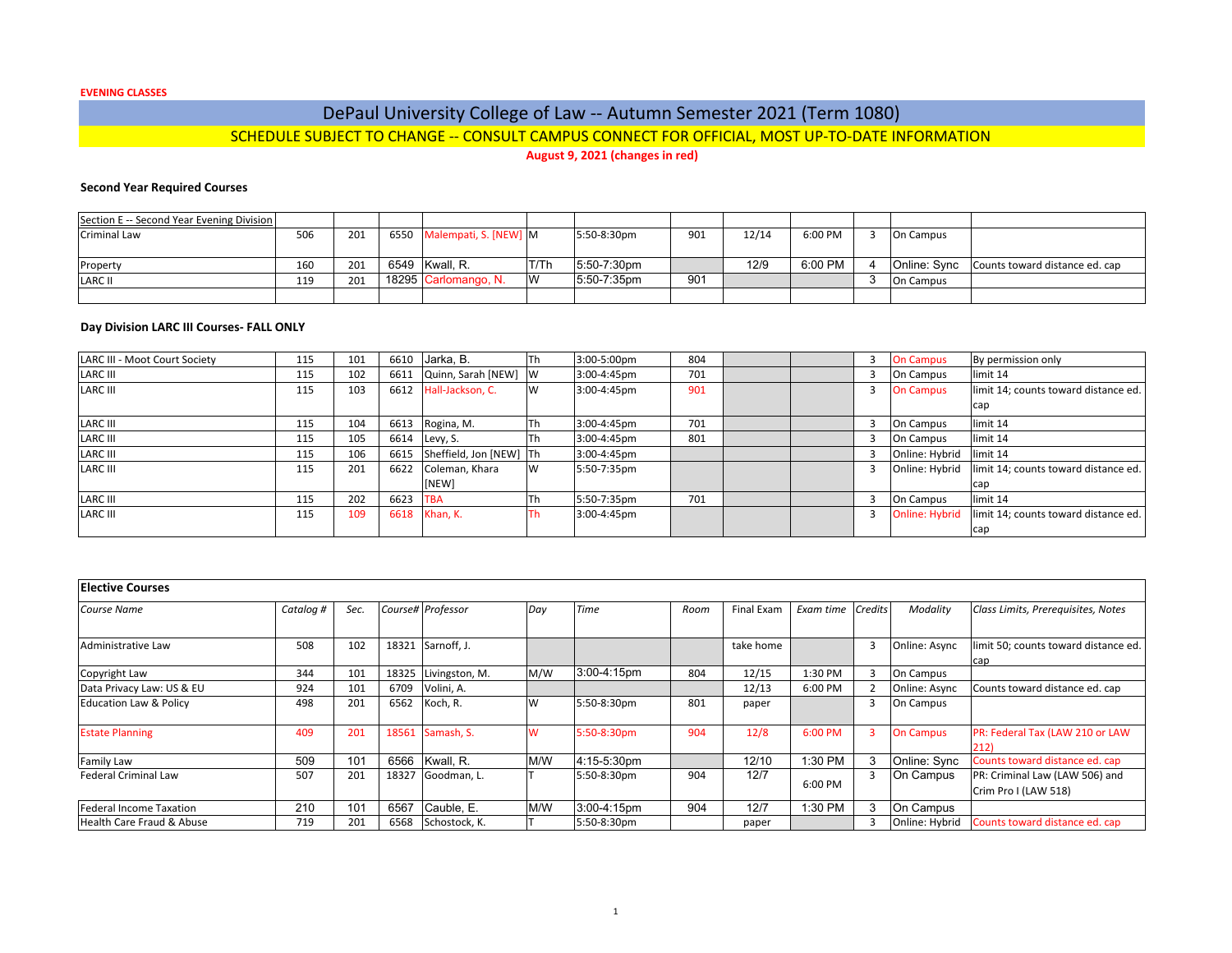| <b>Information Security Management</b>              | 920 | 101 | 6678  | Reeder, T.       |            |             |      | <b>CDM</b> |         | $\overline{2}$ | Online: Async    | Limit 5; Cross-listed with CSEC<br>440-702; meets according to<br>quarter schedule; counts toward<br>distance ed. cap                                   |
|-----------------------------------------------------|-----|-----|-------|------------------|------------|-------------|------|------------|---------|----------------|------------------|---------------------------------------------------------------------------------------------------------------------------------------------------------|
| <b>Internet Law</b>                                 | 341 | 101 | 18385 | Grynberg, M.     |            |             |      | take home  |         | 3              | Online: Async    | limit 45; counts toward distance ed.<br>cap                                                                                                             |
| <b>Introduction to Programming</b>                  | 922 | 201 | 6694  | Dellabetta, B.   | <b>Th</b>  | 5:45-9:00pm | 1510 | <b>CDM</b> |         | $\overline{2}$ | <b>On Campus</b> | limit 3; course takes place through<br>CDM class CSC 401-701; meets<br>according to quarter schedule;<br>PERMISSION REQUIRED FROM<br><b>DEAN TIRRES</b> |
| Juvenile Justice                                    | 313 | 201 | 18386 | Lewis, T.        | M          | 5:50-8:30pm | 903  | take home  |         | 3              | On Campus        |                                                                                                                                                         |
| aw of Financial Institutions                        | 463 | 404 | 6729  | Peavy, M.        | <b>M/W</b> | 4:30-5:45pm | 241  | take home  |         | $\overline{3}$ | <b>On Campus</b> | <b>CLASS CANCELLED</b>                                                                                                                                  |
| Legal Profession                                    | 481 | 201 | 6573  | Resnicoff, S.    | Th         | 5:50-8:30pm | 805  | 12/9       | 6:00 PM | 3              | On Campus        |                                                                                                                                                         |
| Legal Responsibilities in Information<br>Technology | 923 | 101 | 6679  | Heart, K.        |            |             |      | <b>CDM</b> |         | $\overline{2}$ | Online: Async    | Limit 10; Cross-listed with IS 482-<br>720; Meets according to quarter<br>schedule; counts toward distance<br>ed. cap                                   |
| <b>Music Transactions: Representing Talent</b>      | 293 | 201 | 6730  | Becker, J.       | Tu         | 5:50-8:30pm | 903  | 12/8       | 6:00 PM | 3              | On Campus        |                                                                                                                                                         |
| Patent Law                                          | 447 | 101 | 6574  | Sarnoff, J.      |            |             |      | take home  |         | $\overline{3}$ | Online: Async    | Counts toward distance ed. cap                                                                                                                          |
| Poverty Law                                         | 546 | 201 | 6628  | Chapman, C.      | M          | 5:50-8:30pm | 803  | paper      |         | 3              | On Campus        |                                                                                                                                                         |
| <b>Products Liability</b>                           | 505 | 201 | 18389 | Sandler, S.      | <b>ITh</b> | 5:50-8:30pm | 903  | take home  |         | $\overline{3}$ | On Campus        |                                                                                                                                                         |
| <b>Real Estate Transactions</b>                     | 420 | 101 | 6629  | Gutiontov, E.    | M/W        | 3:00-4:15pm | 342  | 12/13      | 1:30 PM | 3              | On Campus        | limit 45                                                                                                                                                |
| <b>Secured Transactions</b>                         | 305 | 101 | 6715  | Livingston, M.   |            |             |      | 12/15      | 6:00 PM | 3              | Online: Async    | limit 45; counts toward distance ed.<br>cap                                                                                                             |
| U.S. Foreign Relations Law                          | 230 | 201 | 6719  | Coll. A.         | Tu         | 5:50-8:30pm | 804  | 12/14      | 6:00 PM | 3              | On Campus        |                                                                                                                                                         |
| Wills & Trusts                                      | 308 | 101 | 6579  | Gerstenblith, P. |            |             |      | take home  |         | 3              | Online: Async    | limit 45; counts toward distance ed.<br>cap                                                                                                             |

## **Seminars and Legal Drafting Courses**

All JD students are required to take an approved upper-level writing course, in addition to LARC I, II, and III. The advanced writing curriculum includes courses in legal drafting, advanced legal research and judicial and scholarly writing. Seminars are discussion-based courses and are capped at 20 students. Legal Drafting courses are capped at 14 students. Courses offered this semester that meet the Advanced Writing Requirement are listed *below.*

| Course Name                       | Cataloa # | Sec.            |      | Course# Professor | 1Dav       | Time        | Room | Final Exam L Exam time Credit |  | Modality         | Class Limits, Prerequisites, Notes |
|-----------------------------------|-----------|-----------------|------|-------------------|------------|-------------|------|-------------------------------|--|------------------|------------------------------------|
| Drafting: Civil Litigation        | 455       | 101             |      | 6630 Lilly, L.    | Tu         | 3:00-4:45pm | 242  |                               |  | On Campus        | limit 14                           |
| Drafting: Civil Litigation        | 455       | 201             |      | 6634 Browne, V.   | Th         | 5:50-7:35pm | 242  |                               |  | On Campus        | limit 14                           |
| Drafting: Criminal Law            | 455       | 202             | 6635 | Betts, G.         |            | 5:50-7:35pm | 801  |                               |  | On Campus        | limit 14                           |
| Drafting: Family Law              | 455       | 204             | 6637 | Gilmore, C. [NEW] | <b>ITh</b> | 5:50-7:35pm | 804  |                               |  | <b>On Campus</b> | limit 14                           |
| Drafting: Art Market Transactions | 455       | 102             | 6631 | Pannos, C.        | Th         | 3:00-4:45pm | 904  |                               |  | On Campus        | limit 14                           |
| <b>Drafting: Transactions</b>     | 455       | 10 <sup>3</sup> |      | 6632 Ganfield, D. | lTh        | 3:00-4:45pm | 242  |                               |  | On Campus        | limit 14                           |

# **Legal Clinics & Field Clinics**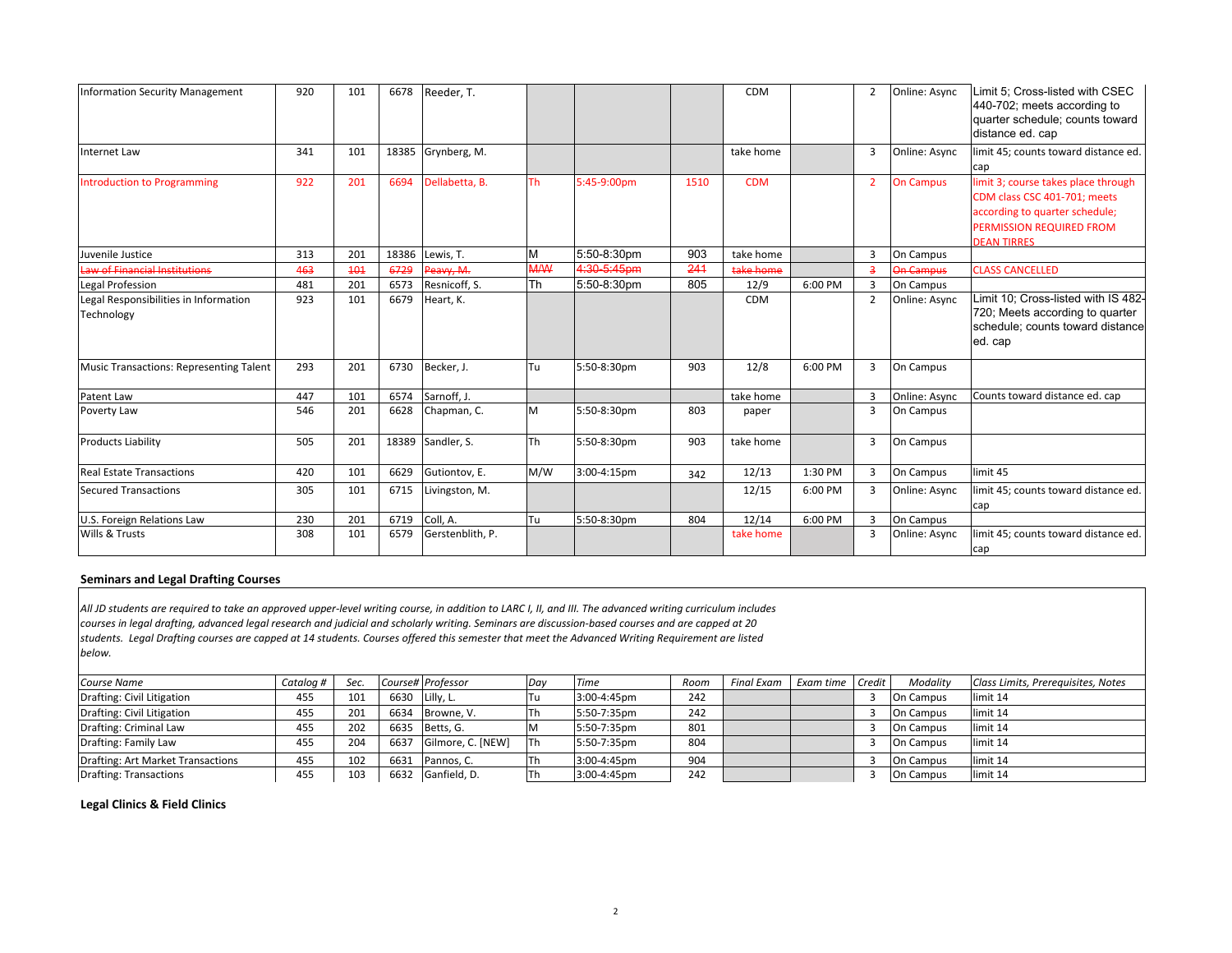Legal Clinic courses provide the opportunity for students to engage in direct client service under the close supervision of law faculty. Field Clinics provide the opportunity for students to engage in direct legal service supervision of a practicing attorney, combined with a classroom course covering subject-area doctrine taught by a practitioner. Enrollment is by instructor permission. For more information and to apply, go to *go.depaul.edu/LegalClinic. All clinics meet the Experiential Education requirement.*

| <b>Course Name</b>                                               | Catalog # | Sec. |       | Course# Professor                 | Day | <b>Time</b> | Room | <b>Final Exam</b> | Exam time | Credit         | Modality  | Class Limits, Prerequisites, Notes                                                                 |
|------------------------------------------------------------------|-----------|------|-------|-----------------------------------|-----|-------------|------|-------------------|-----------|----------------|-----------|----------------------------------------------------------------------------------------------------|
| Field Clinic Seminar: Civil Rights                               | 566       | 202  | 6702  | Yarusso, A.                       | M   | 4:20-6:00pm | 516  |                   |           | $\overline{2}$ | On Campus | limit 8; students must enroll in both<br>LAW 566 & LAW 567; permission<br>reauired                 |
| Field Clinic Practice: Civil Rights                              | 567       | 202  | 6704  | Yarusso, A.                       |     |             |      |                   |           | $\overline{2}$ | On Campus | limit 8; students must enroll in both<br>LAW 566 & LAW 567; permission<br>reauired                 |
| Field Clinic Seminar: Family Law (2)<br>semester)                | 566       | 203  | 18291 | Mohr/Zielinski                    | Th  | 3:00-4:40pm | 344  |                   |           | $\overline{2}$ | On Campus | limit 10; students must enroll in<br>both LAW 566 & LAW 567 for FULL<br>YEAR; permission required  |
| Field Clinic Practice: Family Law (2<br>semester)                | 567       | 203  |       | 18290 Mohr/Zielinski              |     |             |      |                   |           | $\overline{2}$ | On Campus | limit 10; students must enroll in<br>both LAW 566 & LAW 567 for FULL<br>YEAR; permission required  |
| Field Clinic Seminar: Technology &<br>Intellectual Property Law  | 566       | 201  | 6701  | Casimer, G.                       | W   | 5:50-7:30pm | 516  |                   |           | $\overline{2}$ | On Campus | limit 8; students must enroll in both<br>LAW 566 & LAW 567; IP certificate;<br>permission required |
| Field Clinic Practice: Technology &<br>Intellectual Property Law | 567       | 201  | 6703  | Casimer, G.                       |     |             |      |                   |           | $\overline{3}$ | On Campus | limit 8; students must enroll in both<br>LAW 566 & LAW 567; IP certificate;<br>permission required |
| Legal Clinic I: Civil Litigation & Health<br>Law Clinic          | 429       | 102  | 6639  | Rodriguez, D. / TBA               | Tu  | 3:30-5:40pm | 516  |                   |           | 3              | On Campus | limit 8; permission required                                                                       |
| Legal Clinic I: Criminal Appeals                                 | 429       | 201  | 6641  | Harrigan/Elizabeth<br>Botti [NEW] | W   | 5:50-7:20pm | 701  |                   |           | $\overline{3}$ | On Campus | limit 6-8; permission required                                                                     |
| Legal Clinic I: Adv. Criminal Appeals                            | 429       | 203  | 6707  | Harrigan/Elizabeth<br>Botti [NEW] | W   | 5:50-7:20pm | 701  |                   |           | $\overline{3}$ | On Campus | limit 2; permission required                                                                       |
| Legal Clinic I: Croak Community Legal<br>Clinic (Civil)          | 429       | 204  | 6728  | Baum, S.                          | W   | 3:20-5:00pm | 801  |                   |           | 3              | On Campus | limit 6; permission required; civil<br>law focus                                                   |
| Legal Clinic I: Asylum & Immigration Law<br>Clinic               | 429       | 103  | 6640  | Albiol/Fujimoto                   | W   | 3:30-5:40pm | 344  |                   |           | $\overline{4}$ | On Campus | limit 8; permission required                                                                       |
| Legal Clinic I: Advanced Asylum &<br>Immigration Law Clinic      | 429       | 105  | 6660  | Albiol/Fujimoto                   | W   | 3:30-5:40pm | 344  |                   |           | $\overline{4}$ | On Campus | limit 8; permission required                                                                       |

### **Experiential Education Courses**

JD students matriculating Autumn 2016 or later must complete at least six (6) credit hours of experiential education courses, from the list of approved courses below. Students cannot add an experiential education course a *the first week of the semester. Note that clinical courses, listed above, and Externships, listed below, also meet the Experiential Education requirement.*

| <b>Course Name</b>                                        | Cataloa # | Sec                   |                      | Course# Professor                                   | <b>Day</b> | <b>Time</b> | Room | Final Exam | Exam time Credit | Modality                                  | Class Limits, Prerequisites, Notes |
|-----------------------------------------------------------|-----------|-----------------------|----------------------|-----------------------------------------------------|------------|-------------|------|------------|------------------|-------------------------------------------|------------------------------------|
| Advanced Legal Research                                   |           | 101                   | 6659                 | Hudson, A.                                          | l h        | 3:00-5:30pm | 901  |            |                  | <b>On Campus</b>                          | Limit 20                           |
| Commorcial Arbitration<br><del>commercial mora agon</del> |           | วกา<br><b>Service</b> | 1001<br><b>IUSID</b> | Marinollo (Caltarolli<br><del>marmeno/sanarem</del> |            | 3:00-5:30pm | 803  |            |                  | <b>On Campus</b><br><b>CHI Currity up</b> | <b>COURSE CANCELLED</b>            |